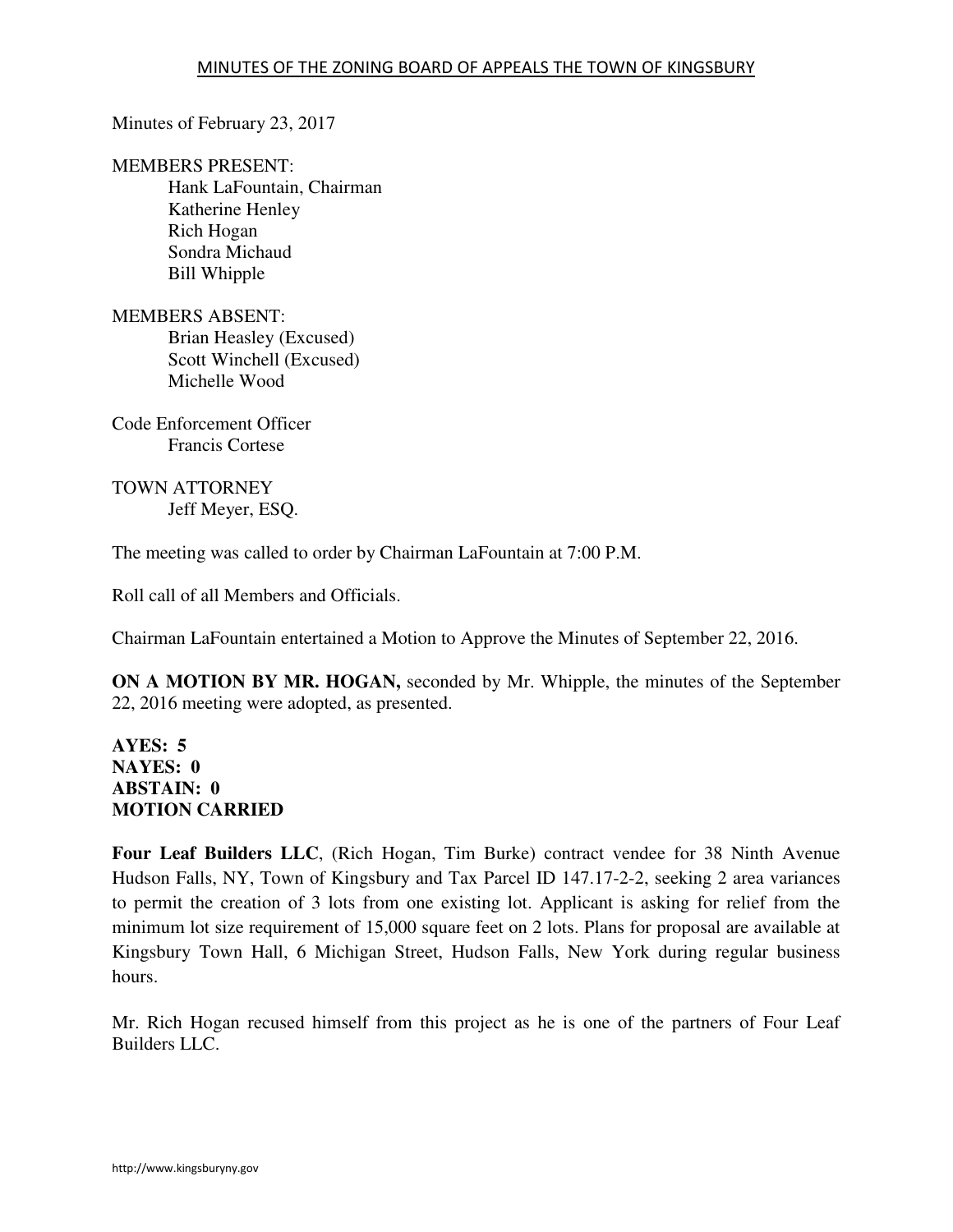Zoning Board of Appeals Meeting February 23, 2017 Page 2 of 5

Chairman LaFountain introduced Rich Hogan, and Tim Burke, Four Leaf Builders LLC who will be representing, Nancy M. Barnes and Barbara A. Oligny.

Mr. Hogan stated they would like to subdivide this property into three lots. One lot would contain the existing house and the other two lots will be residential building lots. The owners have been trying to sell the property in whole, but have not been successful. Mr. Hogan stated Four Leaf Builders LLC was approached by a realtor inquiring if they would be interested in this property.

The owners have agreed to sell the property adjacent to their house, to be broken up into two building lots and then will attempt to sell their house at a reduced sale price.

Mr. Hogan stated the property has been surveyed. The surveyor has split the one lot into three lots. The house at this location will be Lot 1 and will have 149.22 feet road frontage, Lot 2 would have 150 feet road frontage would be on Ninth Avenue and Lot 3 would have 100 feet of road frontage would be on Tenth Avenue.

Mr. Hogan stated there are different size lots in this area. Last year Four Leaf Builders LLC built a house on Ninth Avenue that is on a 100' x 100' lot. There are others lots in this area that are 100' x 100'.

Nancy Barnes and Barbara Oligny stated they do have a contract on the house providing Mr. Hogan and Mr. Burke receive the approval for the variances. They inherited the house and property from their parents.

Chairman LaFountain opened the Public Hearing.

Raymond Stark, 36 Tenth Avenue, question the septic.

Mr. Burke stated when installing the septic it has to meet all codes of the Town and Mr. Cortese will be over seeing this part of the project. Mr. Burke stated they put in a septic on the Ninth Avenue house according to the setbacks last year. Mr. Cortese, Code Enforcement officer inspected and approved the septic on this site.

Mr. Hogan stated at the Planning Board meeting he attended last week, Jim Chase, Water Superintendent stated there is sewer along Broad Street. If there was a problem with installing a septic on Tenth Avenue, there is a possibility they could hook up to the sewer.

Angela Stark, 36 Tenth Avenue, questioned if they were building a single family home.

Mr. Burke stated they are building a single home on each property.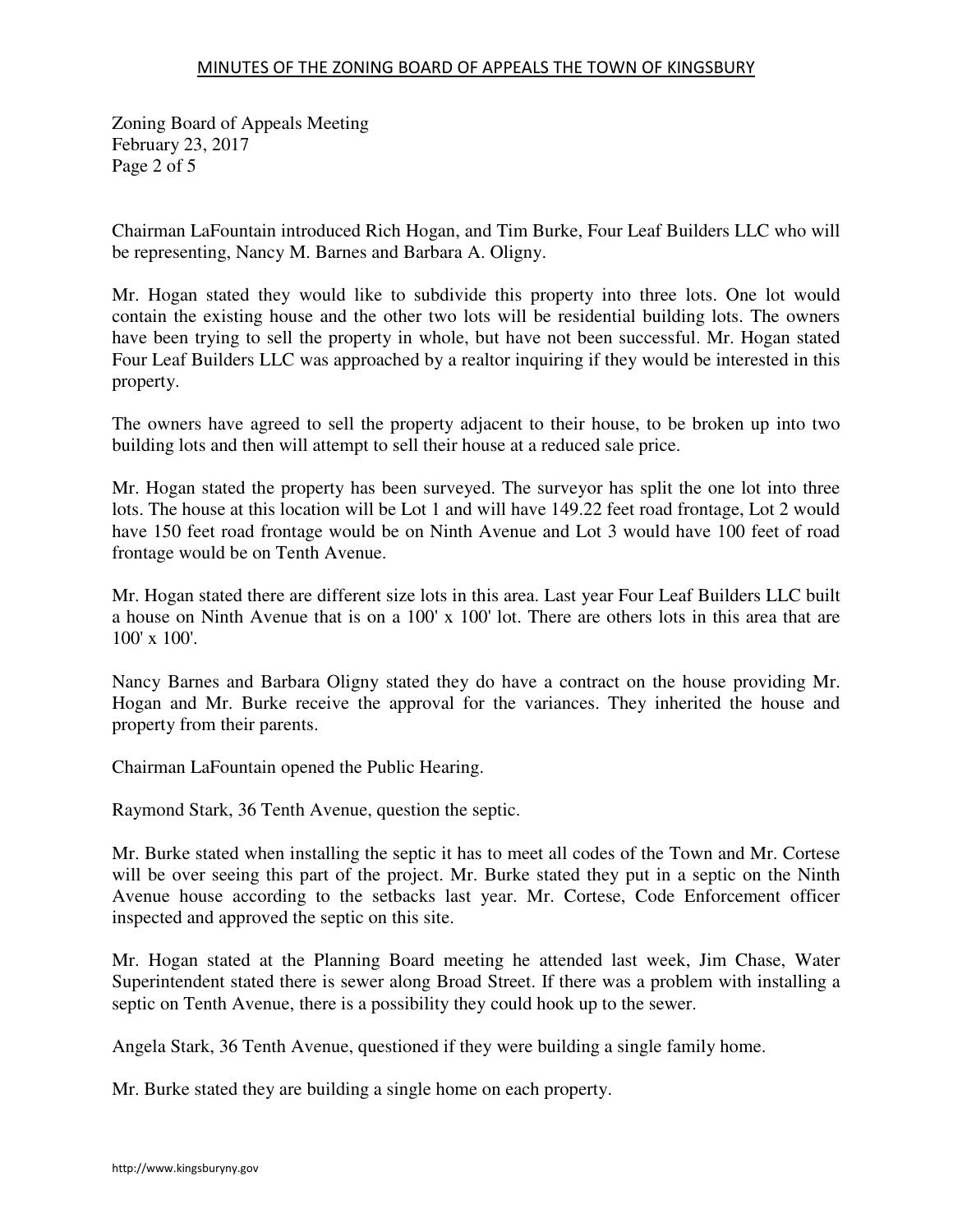## MINUTES OF THE ZONING BOARD OF APPEALS THE TOWN OF KINGSBURY

Zoning Board of Appeals Meeting February 23, 2017 Page 3 of 5

Ms. Stark stated coincidentally two more homes on Tenth Avenue are now the market. If this project falls through are you going to build condominiums?

Mr. Burke responded there will be single homes on the two lots and not condominiums. They are not interested in that kind of building. Over the years they have built many homes in Kingsbury and the Village of Hudson Falls without any problems with the neighbors.

Mr. Stark stated his house boarders the apartments at the end of Tenth Avenue; the amount of traffic going in and out of there is unbelievable.

Mr. Burke stated they do have someone interested the lot on Tenth Avenue. He is looking for a small home for him and his daughter. The interested party is looking for a home that he will reside in.

Frank Diamond, 32 Tenth Avenue questioned the lot size on Tenth Avenue being the smaller lot and why couldn't more property be used from the lot on Ninth Avenue.

Mr. Burke stated both houses will be in the range of 1200 square feet to 1400 square feet. The property on Tenth Avenue has a 100 foot road frontage and borders other properties therefor they need a variance.

Mr. Hogan stated this is the size homes people are looking for. The property they own on Hillview Drive in Kingsbury are for bigger houses.

Michael Mondoux, 28 Ninth Avenue, stated his property boarders both lots. He is speaking on opposition on zero principle only because of congestion issues, traffic issues, there are two day cares on Ninth Avenue and the area is getting too congested. Mr. Mondoux believes more construction would be detrimental to the neighborhood as the current state.

Mr. Burke stated the traffic issues are coming from the apartment complex. They understand Mr. Mondoux's concerns. They are only building two houses not a complex with a lot of vehicles. He believes the homes may have two or four vehicles but not anything like the apartments have.

Mr. Whipple questioned if the property was always one lot or was it cut up as three lots for sale.

Mr. Hogan stated it has always been one lot. The owners could not get the money for as one lot.

Mrs. Barnes stated when they tried to sell as one property most people only wanted the house. When they could not sell the property as one lot they decided to try to sell it as two pieces.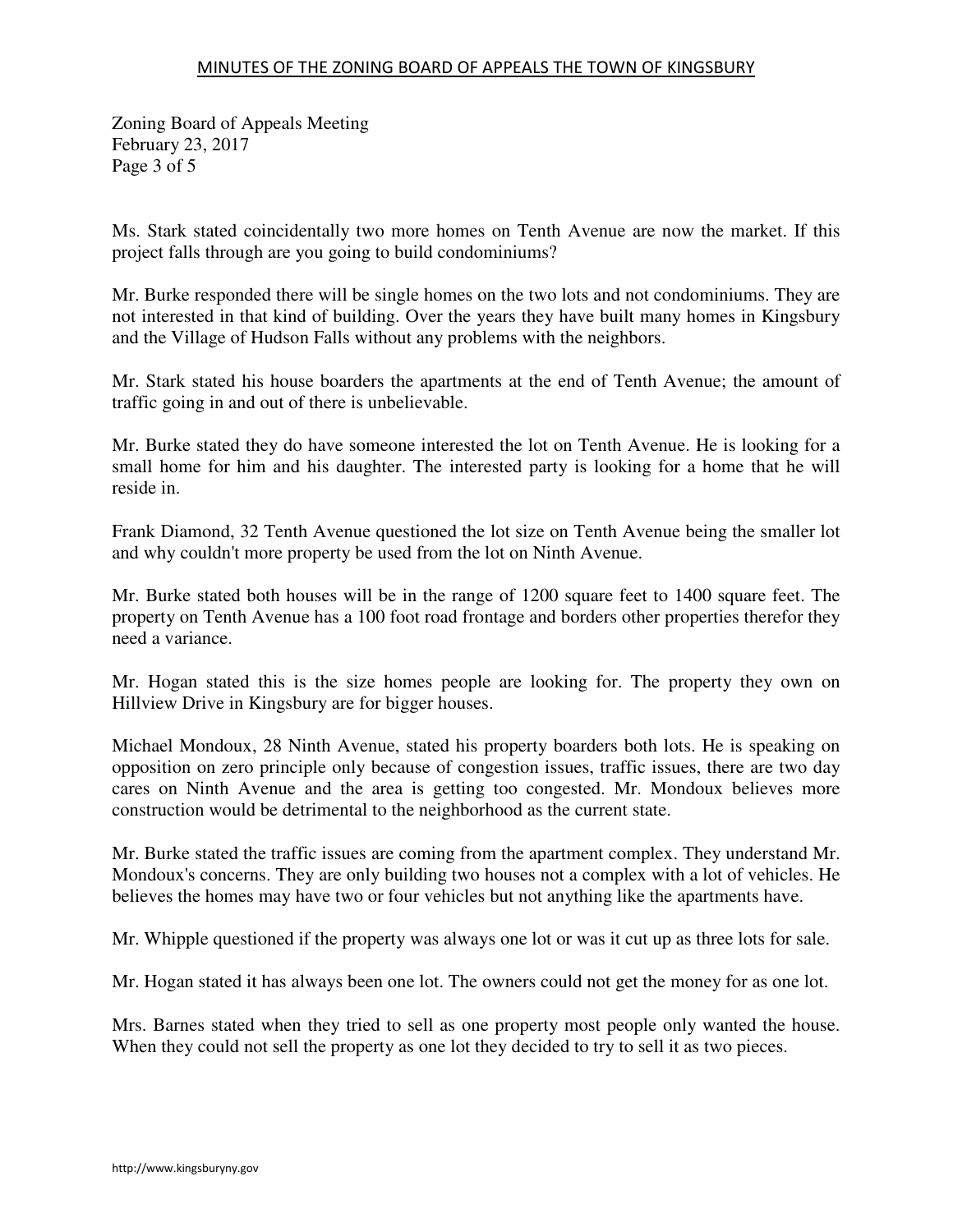### MINUTES OF THE ZONING BOARD OF APPEALS THE TOWN OF KINGSBURY

Zoning Board of Appeals Meeting February 23, 2017 Page 4 of 5

The Board then reviewed the proposed resolution.

Resolution 1 of February 23, 2017

On a Motion by William Whipple, seconded by Katherine Henley considering the area variance requirements and in considering the benefit to the applicant if the variance is granted, as weighed against the detriment to the health, safety and welfare of the neighborhood or community by such grant, while noting that the ZBA must grant the minimum variance that it shall deem necessary and adequate and at the same time preserve and protect the character of the neighborhood and the health, safety and welfare of the community, the ZBA approves the application and finds the following:

1. Will an undesirable change be produced in the character of the neighborhood or will a detriment to nearby properties be created by the granting of the area variance?

No, the neighborhood is filled with similarly sized and smaller lots. The proposal is consistent with the existent neighborhood and will not result in a major change.

2. Can the benefit being sought by the applicant be achieved by some method, feasible for the applicant to pursue, other than an area variance?

No, the applicant attempted to sell the property previously as one or two lots which would be consistent with the existing zoning and there was no interest. The only interest in purchasing the property is as three separate lots.

3. Is the requested area variance substantial?

The 80 square foot variance is not substantial. The 5,000 square foot variance is substantial.

4. Will the proposed variance have an adverse effect or impact on the physical or environmental conditions in the neighborhood or district?

No, there will not be an adverse impact. The applicant stated that all setback requirements can and will be met, the property is served by municipal water. Again, the proposal is consistent with the neighborhood.

5. Was the alleged difficulty self-created?

No, the parcel and development in the area preexisted the zoning. The applicant's family has owned the property since the 1940's and this is the only way to sell the property.